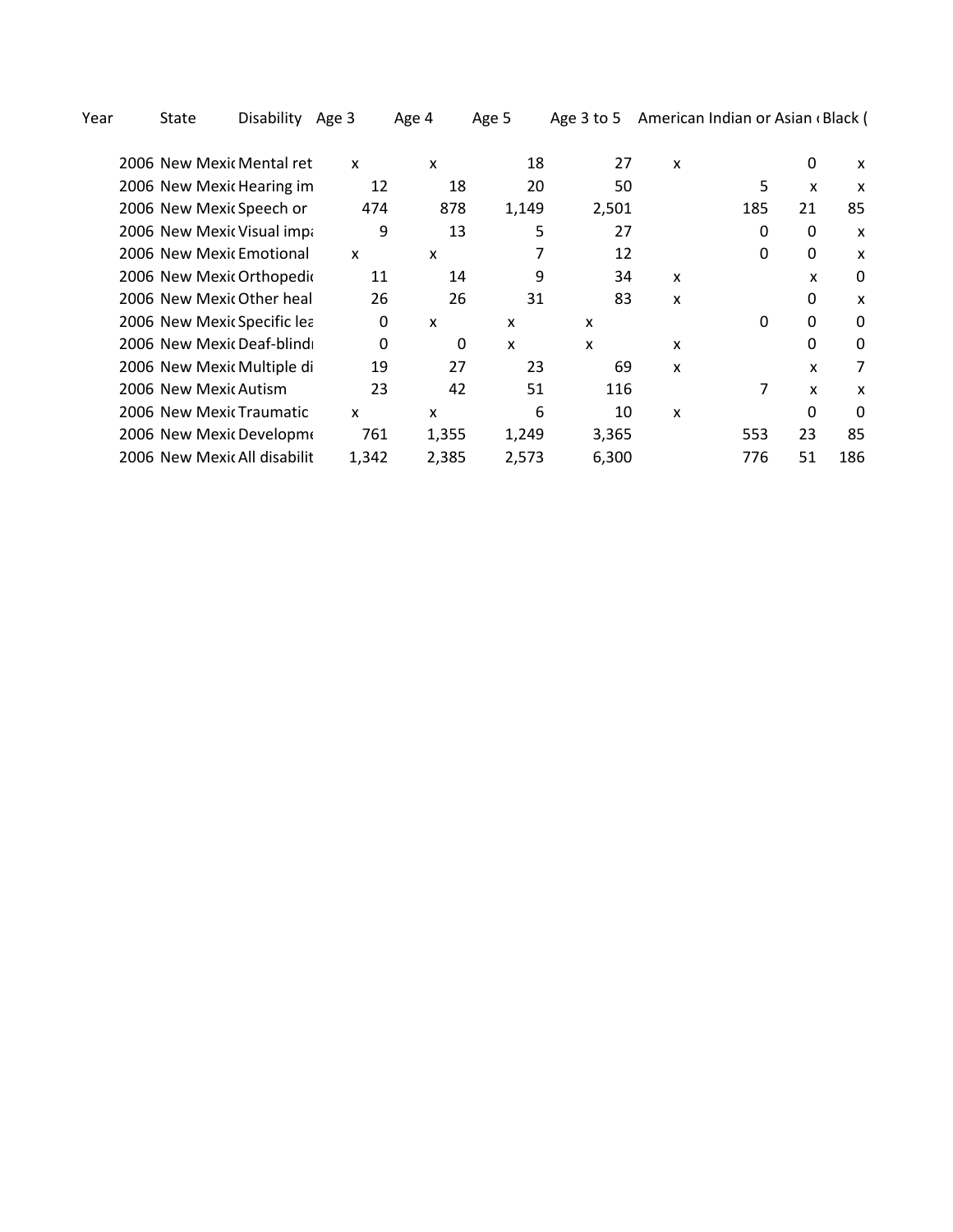|   |                  |       | Hispanic A <sub>l</sub> White (not Age 3-5 I Age 6 |       | Age 7 | Age 8       | Age 9       | Age 10      | Age 11 | Age 6 to 11 |
|---|------------------|-------|----------------------------------------------------|-------|-------|-------------|-------------|-------------|--------|-------------|
|   | 12               | 8     | 27                                                 | 25    | 44    | 57          | 116         | 128         | 117    | 487         |
|   | 19               | 22    | 50                                                 | 27    | 28    | 44          | 26          | 37          | 48     | 210         |
|   | 1,150            | 1,060 | 2,501                                              | 1,456 | 1,496 | 1,259       | 985         | 771         | 600    | 6,567       |
|   | 15               | X     | 27                                                 | X     | 19    | X           | 11          | X           | 15     | X           |
| X |                  | 7     | 12                                                 | 18    | 50    | 95          | 126         | 181         | 179    | 649         |
|   | 14               | 16    | 34                                                 | 15    | 15    | 17          | 9           | 18          | 12     | 86          |
|   | 41               | 31    | 83                                                 | 63    | 96    | 169         | 235         | 306         | 283    | 1,152       |
| X |                  | x     | X                                                  | 56    | 274   | 662         | 1,190       | 1,528       | 1,811  | 5,521       |
|   | $\boldsymbol{0}$ | 0     | $\pmb{\mathsf{x}}$                                 | X     | X     | $\mathbf 0$ | $\mathbf 0$ | X           | x      | X           |
|   | 40               | 15    | 69                                                 | 34    | 38    | 42          | 55          | 72          | 64     | 305         |
|   | 43               | 63    | 116                                                | 63    | 56    | 60          | 47          | 45          | 42     | 313         |
| X |                  | X     | 10                                                 | 9     | X     | X           | 10          | 9           | X      | X           |
|   | 1,693            | 1,011 | 3,365                                              | 1,140 | 843   | 604         | 309         | $\mathbf 0$ | 0      | 2,896       |
|   | 3,037            | 2,250 | 6,300                                              | 2,917 | 2,963 | 3,027       | 3,119       | 3,104       | 3,182  | 18,312      |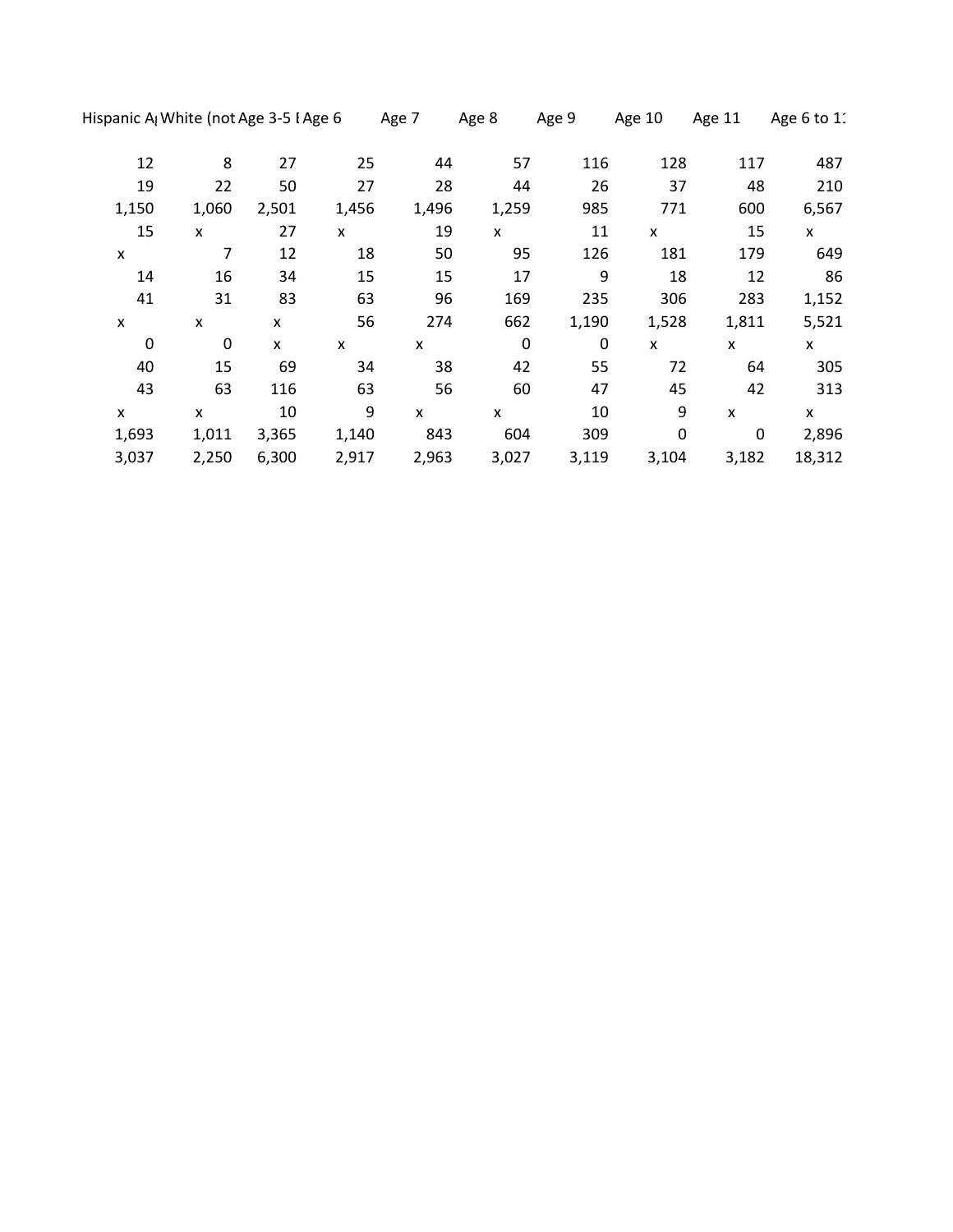| Age 12      | Age 13 | Age 14         | Age 15      | Age 16      | Age 17 | Age 12 to 1Age 18 |              | Age 19 | Age 20                    |
|-------------|--------|----------------|-------------|-------------|--------|-------------------|--------------|--------|---------------------------|
| 132         | 144    | 159            | 161         | 154         | 170    | 920               | 134          | 78     | 68                        |
| 49          | 44     | 54             | 54          | 46          | 40     | 287               | 29           | 15     | X                         |
| 494         | 386    | 355            | 266         | 230         | 150    | 1,881             | 60           | 13     | $\boldsymbol{\mathsf{x}}$ |
| 18          | 15     | X              | X           | 15          | X      | X                 | 12           | X      | 0                         |
| 216         | 262    | 280            | 308         | 291         | 235    | 1,592             | 114          | 42     | 16                        |
| 18          | 20     | 15             | X           | X           | 18     | 88                | X            | X      | X                         |
| 299         | 344    | 345            | 349         | 273         | 214    | 1,824             | 90           | 23     | 7                         |
| 1,925       | 2,103  | 2,263          | 2,389       | 2,325       | 2,191  | 13,196            | 1,170        | 256    | 79                        |
| X           | 0      | $\mathsf{x}$   | X           | X           | x      | <b>X</b>          | X            | X      | $\mathbf 0$               |
| 86          | 77     | 86             | 75          | 102         | 60     | 486               | 60           | 42     | 26                        |
| 46          | 43     | 46             | 28          | 43          | 37     | 243               | 23           | 14     | 12                        |
| X           | 20     | $\pmb{\times}$ | 25          | 28          | 22     | X                 | 10           | 7      | 5                         |
| $\mathbf 0$ | 0      | $\mathbf 0$    | $\mathbf 0$ | $\mathbf 0$ | 0      | 0                 | $\mathbf{0}$ | 0      | $\mathbf 0$               |
| 3,295       | 3,458  | 3,635          | 3,675       | 3,516       | 3,154  | 20,733            | 1,711        | 498    | 226                       |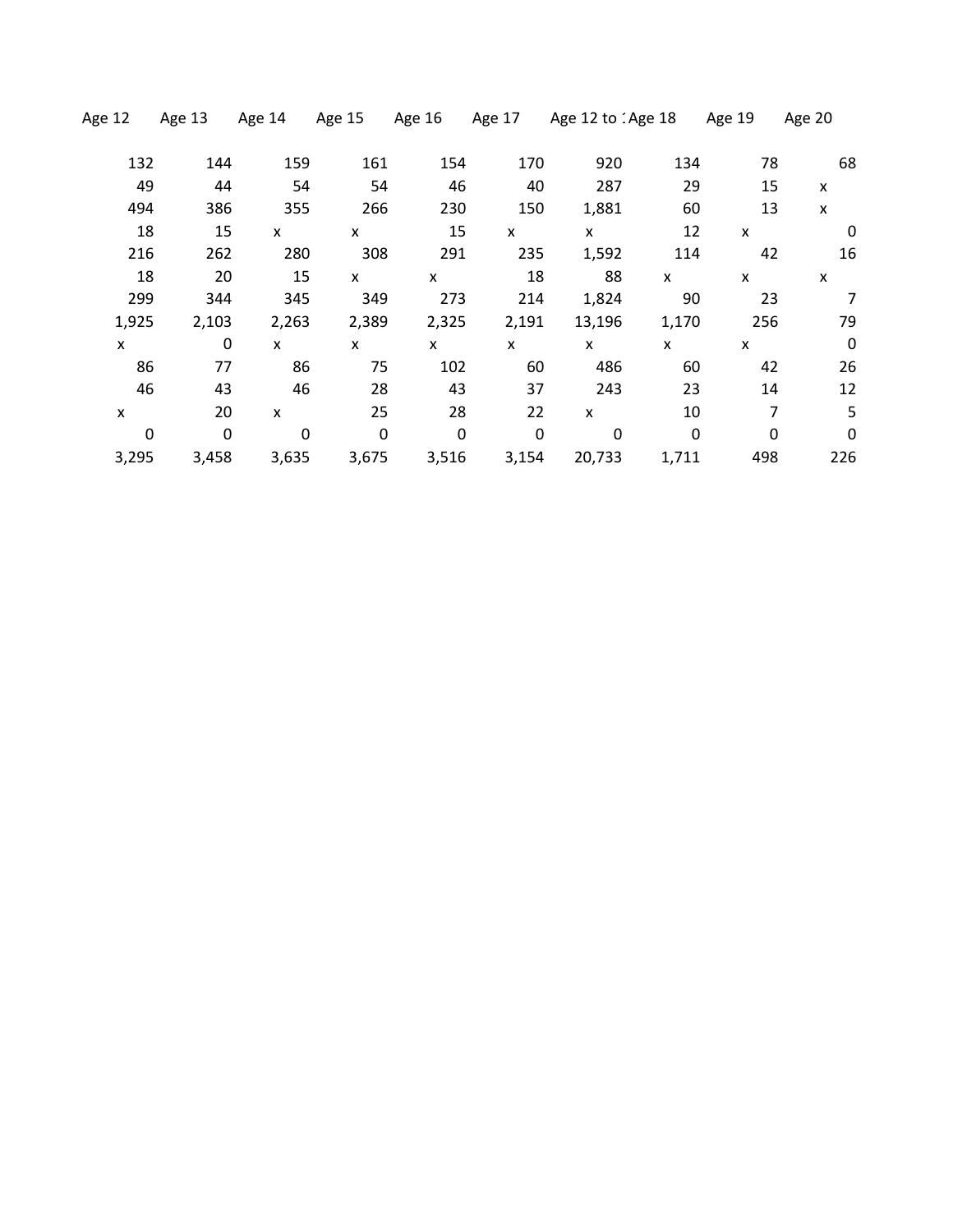Age 21 Age 18 to 21 Age 6 to 21 American Indian or Asian o Black (Hispanic A White (Age 6-21 E

| 47  | 327   | 1,734  |   | 219   | 15  | 64        | 991    | 445           | 1,734  |
|-----|-------|--------|---|-------|-----|-----------|--------|---------------|--------|
| X   | 54    | 551    |   | 78    | 8   | 13        | 312    | 140           | 551    |
| X   | 75    | 8,523  |   | 899   | 82  | 222       | 4,807  | 2,513         | 8,523  |
| X   | x     | 177    |   | 33    | x   | X         | 90     | 52            | 177    |
|     | 179   | 2,420  |   | 269   | 16  | 109       | 1,085  | 941           | 2,420  |
| X   | 16    | 190    | X |       | X   | X         | 108    | 65            | 190    |
| 8   | 128   | 3,104  |   | 249   | 12  | 108       | 1,373  | 1,362         | 3,104  |
| 31  | 1,536 | 20,253 |   | 2,648 | 100 | 735       | 11,492 | 5,278         | 20,253 |
| 0   | X     | 17     | X |       | 0   | X         | 9      | 6             | 17     |
| 31  | 159   | 950    |   | 175   | 7   | 20        | 448    | 300           | 950    |
| 7   | 56    | 612    |   | 38    | 15  | 19        | 202    | 338           | 612    |
| 0   | 22    | 190    |   | 29    | x   | X         | 98     | 60            | 190    |
| 0   | 0     | 2,896  |   | 386   | 17  | 82        | 1,695  | 716           | 2,896  |
| 137 | 2,572 | 41,617 |   | 5,032 |     | 276 1,383 |        | 22,710 12,216 | 41,617 |